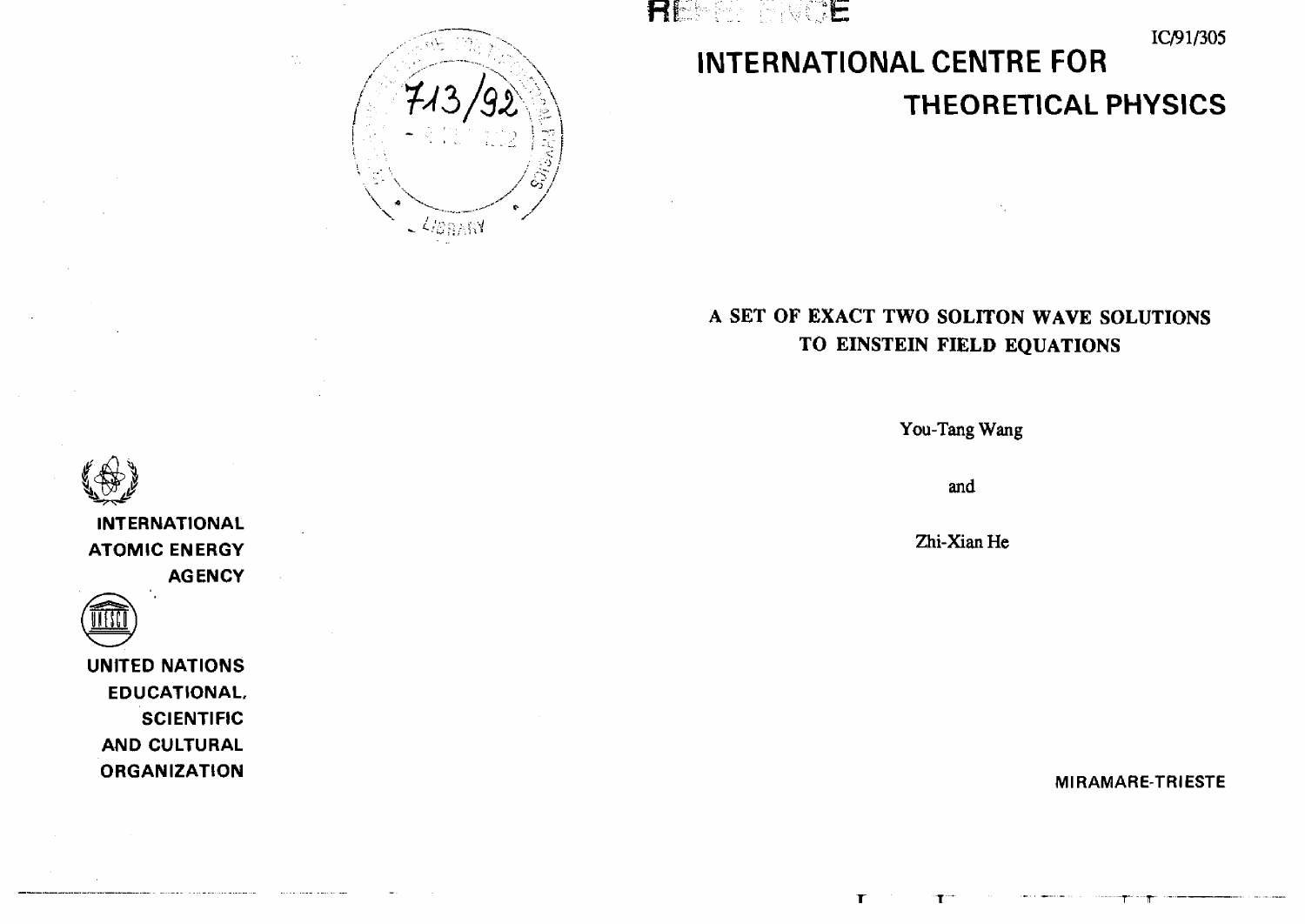$\mathcal{L}(\mathcal{L}(\mathcal{L}))$  and  $\mathcal{L}(\mathcal{L}(\mathcal{L}))$  . The contribution of the contribution of  $\mathcal{L}(\mathcal{L})$ 

 $\mathcal{L}(\mathcal{L}(\mathcal{L}))$  . The contract of the contract of the contract of the contract of

 $\begin{array}{c} \mathbf{a} \\ \mathbf{b} \\ \mathbf{c} \end{array}$ 

 $\begin{array}{c} 1 \\ 1 \\ 1 \\ 1 \end{array}$ 

 $\begin{array}{c} 1 \\ 1 \\ 1 \\ 1 \end{array}$ 

 $\begin{array}{c} \begin{array}{c} \cdot \\ \cdot \\ \cdot \end{array} \\ \begin{array}{c} \cdot \\ \cdot \end{array} \end{array}$ 

 $\frac{1}{1}$ 

 $\mathcal{O}(\mathbf{e}^{2})$  . The set of  $\mathcal{O}(\mathbf{e}^{2})$ 

 $\label{eq:2.1} \mathcal{L}(\mathcal{L}(\mathcal{L})) = \mathcal{L}(\mathcal{L}(\mathcal{L})) = \mathcal{L}(\mathcal{L}(\mathcal{L})) = \mathcal{L}(\mathcal{L}(\mathcal{L})) = \mathcal{L}(\mathcal{L}(\mathcal{L}))$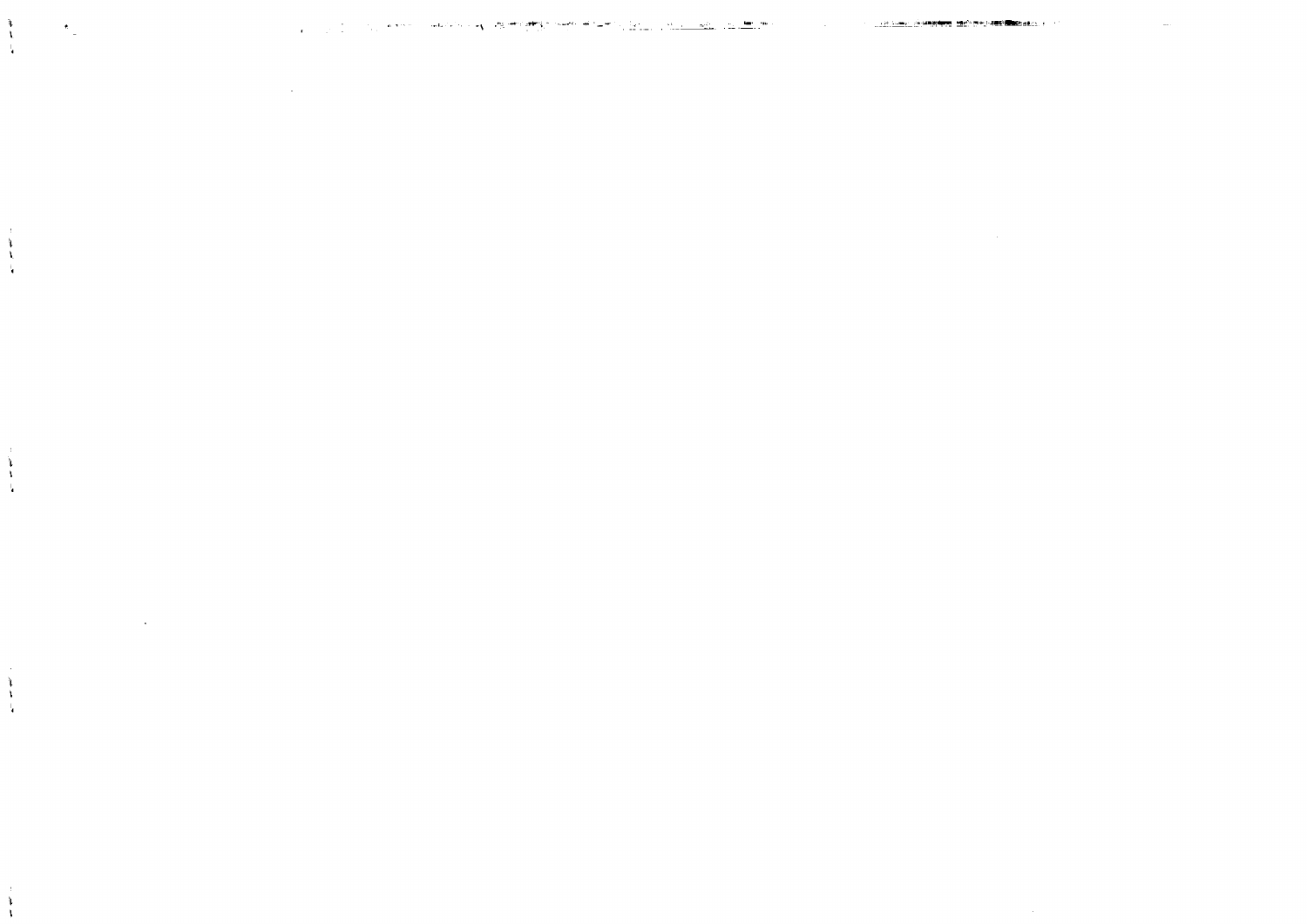#### IC/91/305

#### International Atomic Energy Agency

and United Nations Educational Scientific and Cultural Organization INTERNATIONAL CENTRE FOR THEORETICAL PHYSICS

### A SET OF EXACT TWO SOLITON WAVE SOLUTIONS TO EINSTEIN FIELD EQUATIONS

You-Tang Wang\* International Centre for Theoretical Physics, Trieste, Italy

and

# Zhi-Xian He Department of Physics, Shanghai Jiaotong University, Shanghai 200030, People's Republic of China.

#### ABSTRACT

A set of exact solutions of Einstein equations in vacuum is obtained. Taking this set of solutions as seed solutions and making use of the Belinsky-Zakharov generation technique a set of generated' solutions is constructed. Both set of exact solutions and a set of generated solutions describe two solition waves, which propagate in opposite directions and collide with each other, and then recover their original shapes. The singularities of the two set of solutions are analyzed. The relationship between our solutions and other solutions is also discussed.

MIRAMARE - TRIESTE

September 1991

Permanent address: Department of Physics, Shanghai Jiaotong University, Shanghai 200030, People's Republic of China.

#### 1. Introduction

Einstein field equations are a system of nonlinear differential equations, Many authors have searched for exact wave solutions. In 1916, Einstein $^{[1]}$  first studied weak field wave solution. Then Einstein and Rosen $^{\{2,3\}}$  derived some exact cylindrical wave solutions in 1937. Bondi plane wave solution was found in 1959  $^{[4]}$ . In the meantime. Peres wave solutions were published too<sup>15</sup> J. On the other hand, in 1978 . Belinsky and Zekharov $^{\lceil b \rceil}$  developed a generation technique, which is based *on* the inverse scattering method (soliton technique). This technique can be applied to 2instein equations in vacuum if one assumes the existence of two commuting Killing vectors. By means of this technique they found N-soliton solutions of Einstein field equations  $[7]$ . Belinsky and Fargion constructed two soliton wave solutions in 19B0. And then.Ibanez and Verdaguer<sup>[9</sup>/<sup>10</sup>/obtained four-soliton solutions and multisoliton solutions,which had many similarities to the classical soliton because of their localization and properties under the collision. The energy problem of gravitational soliton was discussed in  $Ref^{[i]}$  . These soliton wave solutions stated above are generated from Kasner solution, the seed solutions, They do not possess the form of travelling wave, and the velocity of the propagation of the soliton either is not equal to the light speed or depends on the associated frame.

In this paper, we search for exact, two soliton wave solutions of Einstein equations and study the properties of the obtained solutiors. The paper is divided as follows. In section 2, a set of exact two Soliton wave solutions is obtained by straightforwardly solving the field equations. In section?, we discuss the relation between our solutions and some other solutions. In section  $4$ , Using the generation technique and taking the obtained solutions

 $\overline{2}$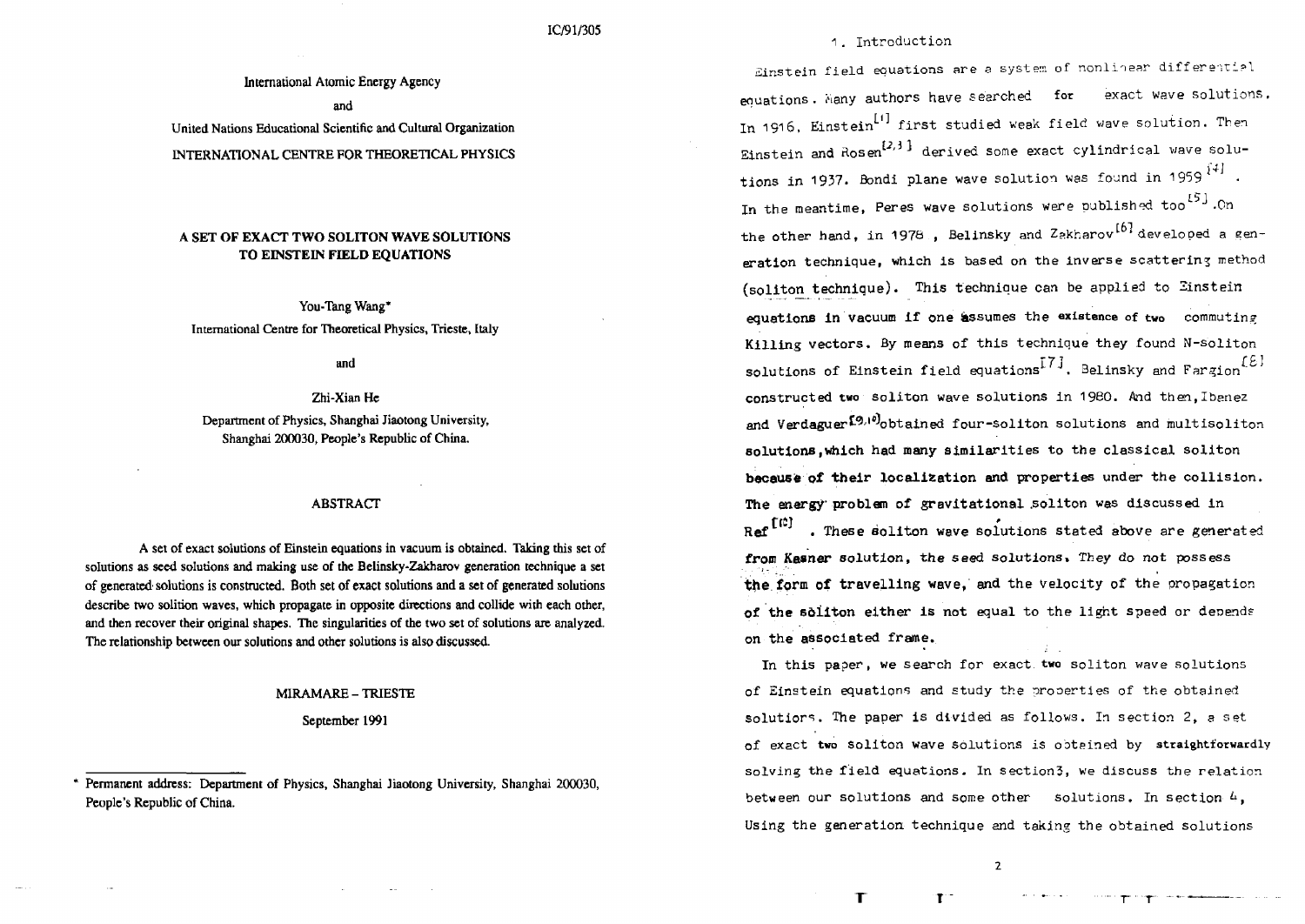as the seed solution derives the generated solutions. Section 5 is devoted to an analysis of singularties of the exact solutions and the generated solutions.

2. The exact two soliton wave solutions \* We start with the following diagonal differential interval

 $\mathbf{L}$ Å

$$
-ds^{2} = e^{-\frac{1}{2}}(-dt^{2}+dz^{2}) + L^{2}(e^{2h}dx^{2} + e^{-2h}dy^{2})
$$
\n
$$
= e^{-\frac{1}{2}}du dv^{2} + L^{2}(e^{2h}dx^{2} + e^{-2h}dy^{2}).
$$
\n(1)

where u=z-t and v=z+t are null coordinates. f, L and h are functions of  $u$  and  $v$  alone. From (1) we have the nonvanishing components of  $\Gamma_{\theta}^A$ 

$$
\Gamma_{i3}^{1} = \frac{\partial ln L}{\partial u} + \frac{\partial h}{\partial u}, \qquad \Gamma_{i4}^{1} = \frac{\partial ln L}{\partial v} + \frac{\partial h}{\partial v},
$$
\n
$$
\Gamma_{23}^{2} = \frac{\partial ln L}{\partial u} - \frac{\partial h}{\partial u}, \qquad \Gamma_{14}^{3} = \frac{\partial ln L}{\partial v} - \frac{\partial h}{\partial v},
$$
\n
$$
\Gamma_{11}^{3} = -\frac{1}{2} e^{\frac{f}{2}} L^{2} e^{-2h} \left( \frac{\partial ln L}{\partial v} + \frac{\partial h}{\partial v} \right),
$$
\n
$$
\Gamma_{21}^{3} = -\frac{1}{2} e^{\frac{f}{2}} L^{2} e^{-2h} \left( \frac{\partial ln L}{\partial v} - \frac{\partial h}{\partial v} \right),
$$
\n
$$
\Gamma_{11}^{4} = -\frac{1}{2} e^{\frac{f}{2}} L^{2} e^{-2h} \left( \frac{\partial ln L}{\partial u} + \frac{\partial h}{\partial u} \right),
$$
\n
$$
\Gamma_{22}^{4} = -\frac{1}{2} e^{\frac{f}{2}} L^{2} e^{-2h} \left( \frac{\partial ln L}{\partial u} - \frac{\partial h}{\partial u} \right),
$$
\n
$$
\Gamma_{33}^{3} = -\frac{\partial h}{\partial u}, \qquad \Gamma_{44}^{4} = -\frac{\partial f}{\partial v}.
$$
\n(2)

In the calculations, we have used the coordinates  $(x,x,x,x) =$  $(x,y,u,v)$ . The straightforward calculations give the nonvanishing components of  $R_{\text{av}}$ 

$$
R_{u} = -2 e^{\frac{t}{L}} L^{2} e^{-2h} \left( \frac{L_{\mu} L_{\nu}}{L^{2}} + h_{\mu} u + \frac{L_{\mu} u}{L} + \frac{L_{\mu} h_{\nu}}{L} + \frac{L_{\nu} h_{\mu} u}{L} \right)
$$
  
\n
$$
R_{22} = -2 e^{\frac{t}{L}} L^{2} e^{-2h} \left( \frac{L_{\mu} L_{\nu}}{L^{2}} - h_{\mu} u + \frac{L_{\mu} u}{L} - \frac{L_{\mu} h_{\mu}}{L} - \frac{L_{\nu} h_{\mu} u}{L} \right)
$$
  
\n
$$
R_{33} = -2 \left( \frac{L_{\mu} u}{L} + \left( h_{\mu} \right)^{2} + \frac{f_{\mu} u L_{\mu} u}{L} \right)
$$
  
\n
$$
R_{44} = -2 \left[ \frac{L_{\mu} u}{L} + \left( h_{\mu} \right)^{2} + \frac{f_{\mu} u L_{\nu} u}{L} \right]
$$
  
\n
$$
R_{34} = -2 \left( \frac{L_{\mu} u}{L} + h_{\mu} u h_{\mu} - \frac{1}{2} f_{\mu} u_{\nu} \right)
$$

Setting  $R_{\text{max}}$  in (3) equal to zero leads to a system of field equations in vacumm

$$
\frac{L_0 L_0 c}{L^2} + h_{\mu\nu} + \frac{L_0 a \nu}{L} + \frac{L_0 a h_{\nu\nu}}{L} + \frac{L_0 \nu h_{\nu\mu}}{L} = 0 \qquad (b)
$$
\n
$$
\frac{L_0 L_0 c}{L^2} - h_{\mu\nu} + \frac{L_0 a \nu}{L} - \frac{L_0 a h_{\nu\nu}}{L} - \frac{L_0 \nu h_{\mu\nu}}{L} = 0 \qquad (5)
$$

$$
\frac{L_{uu}}{L} + (h_{,u})^2 + \frac{f_{,u}L_{,u}}{L} = 0 \t\t(6)
$$

$$
\frac{1}{4} \frac{\sqrt{4} \sqrt{2}}{4} + (\frac{1}{2})^2 + \frac{1}{2} \frac{1}{2} = 0
$$
 (7)

$$
\frac{L_iuv}{(L_i)} + h_{i+1}h_{i+1} - \frac{1}{2}f_{i+1} = 0
$$
 (8)

From the field equations (4) and (5) we can easily obtain

$$
\frac{L_{ijk}h_{ik}}{2} + \frac{L_{ik}h_{ik}}{L} + h_{ik} = 0
$$
 (9)

and show that  $L^2$  satisfies the wave equation

$$
\left(\begin{array}{c}\n\mu^2\n\end{array}\right)_{\mu\alpha\nu} = 0 \tag{10}
$$

The general solution for  $L^2$  can be written as

$$
L^{2} = J_{1}(u) + J_{2}(u)
$$
 (11)

where  $J_i$  and  $J_j$  are arbitrary functions of u and v respectively. In order to solve the system of field equations we may suppose that the function  $f(u,v)$  takes the following form

 $\ddot{4}$ 

$$
f(u,v) = K_1(v) + K_2(v) \t\t(12)
$$

3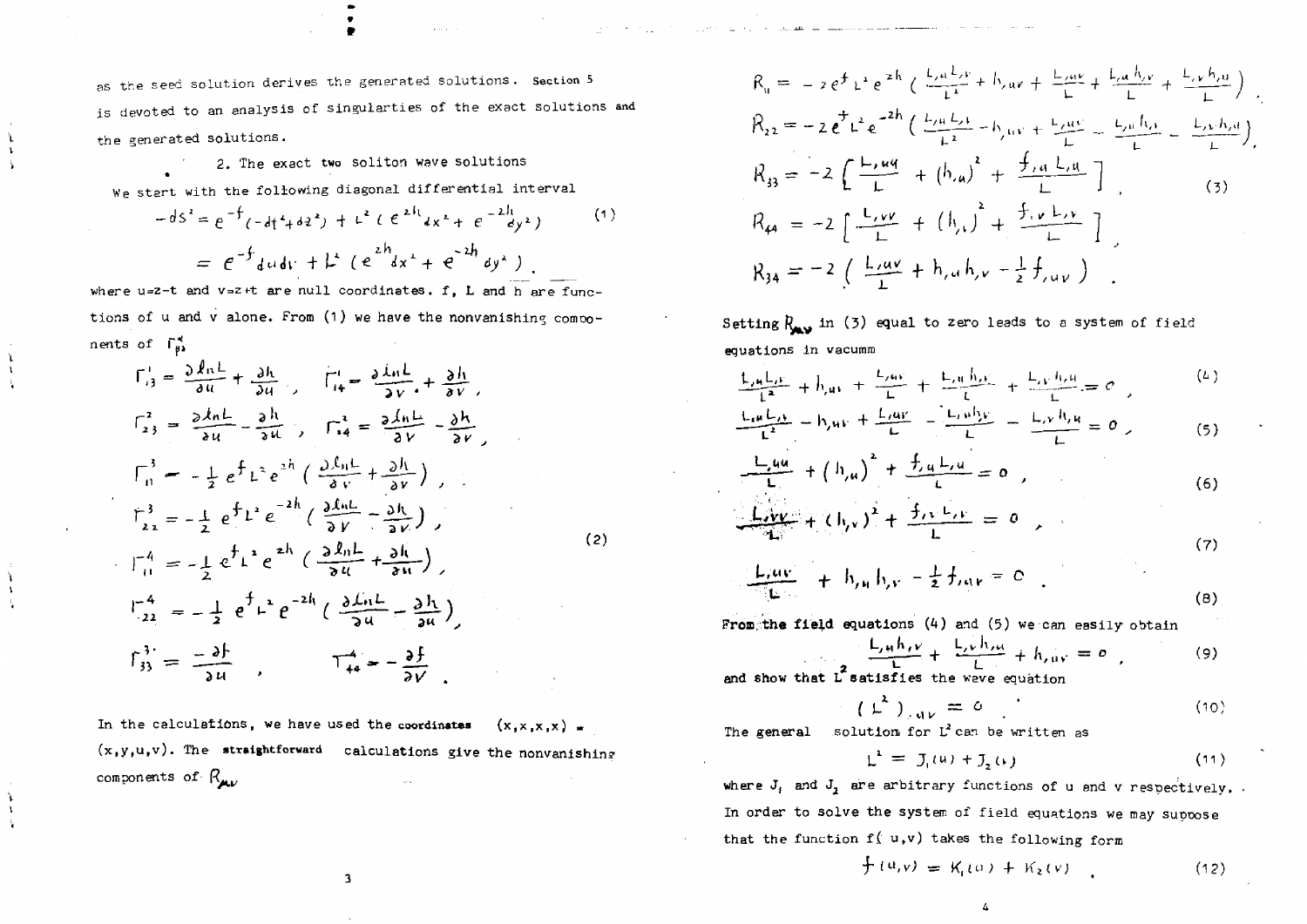This means that the metric function  $e^{f(u,\nu)}$  is separable. It is obvious that (12) leads to

$$
f_{\mu\nu} = 0 \t\t(13)
$$

then  $k_i(u)$  and  $k_2(v)$  can also be arbitrary. Substituting (11) and (13) into the field equation (6) results in

$$
\frac{J_{i,u} J_{z,v}}{4[\,J_{i}(u) + J_{z}(v)]^2} = h_{i,u} h_{i,v} = 0 \quad . \tag{14}
$$

A particular solution of  $(14)$  is

$$
h = \frac{1}{2} \ln [J_1(u) + J_2(v)]
$$
 (15)

Moreover, it can be demonstrated that  $(15)$  and  $(11)$  satisfy  $(9)$ , which is derived from the field equations (4) and (5). Now the field equation (6) can be reduced to

$$
T_{i,uu} + T_{i,u} K_{i,u} = 0
$$
 (16)

which has a particular solution

$$
\mathcal{I}_i(u) = \int e^{-i\zeta_i(u)} du
$$

Similarly,

$$
\mathcal{I}_2(v) = \int e^{-K_2(v)} dv.
$$
 (17)

They can be rewritten in the form

$$
e^{-K_{i}(u)} = J_{i,u}
$$
  
\n
$$
e^{-K_{i}(v)} = J_{i,v}
$$
\n(12)

Thus this relation indicates that the field equation  $(6)$  imposes a restriction on the arbitrary functions  $J_i$  and  $k_i$  (i = 1,2). From (12) and (17) we obtain:the metric function

5

$$
e^{-\frac{1}{2}(u,v)} = e^{-k_1(u) - \gamma_2(v)} = J_{i,u} J_{\lambda,v} \qquad (18)
$$

We have applied the equations  $(4)$ ,  $(5)$ ,  $(6)$  and  $(8)$  to search for the two soliton wave solutions. We have not used the field  $(7)$  yet. But we have noticed that when we permutate the differential indexes u and v, the form of  $(4)$ , (5) and (8) are invariant, while (5) and (7) interchange because they have the same, form. Therefore, the utilization of (7) enables us to out  $I_{\mu}(\omega)$  and  $J_2(v)$  in the same form, namely  $J_1(x) = J_2(x) = J(x)$ . Jo to nov, we have exhausted all of the field equations and attained a family of exact solutions of Einstein field eouations

$$
g_{n} = L^{n} e^{2h} = [J_{1}(u) + J_{2}(v)]^{2},
$$
  
\n
$$
g_{22} = L^{n} e^{-2h} = 1,
$$
  
\n
$$
g_{33} = [J_{1,1} J_{2,1}],
$$
  
\n
$$
g_{44} = -[J_{1,4} J_{2,1}],
$$
  
\n
$$
J_{1}(x) = J_{2}(x) = J(x);
$$
  
\n(19)

In writing  $\mathfrak{s}_{33}$  we have taken an absolute value so that the change in spacelike ( or tlmelike ) property of the coordinate z ( or t) can be avoided when  $J_{\mu\nu}$  or  $J_{\mu\nu}$  change their signs. This family of exact solutions is dependent on the function  $J(u)$  or  $J(v)$ . If we properly choose the function J, we can search for exact two soliton wave solutions. For example, we can give a set of them as follows

Solution 1

т

$$
J(x) = e^{-x^{2}}
$$
  
\n
$$
\hat{S}_{11} = (e^{-u^{2}} + e^{-v^{2}})
$$
  
\n
$$
\hat{S}_{22} = 1
$$
  
\n
$$
\hat{S}_{33} = -\hat{S}_{44} = 4|uv|e^{-u^{2}-v^{2}}
$$
  
\n6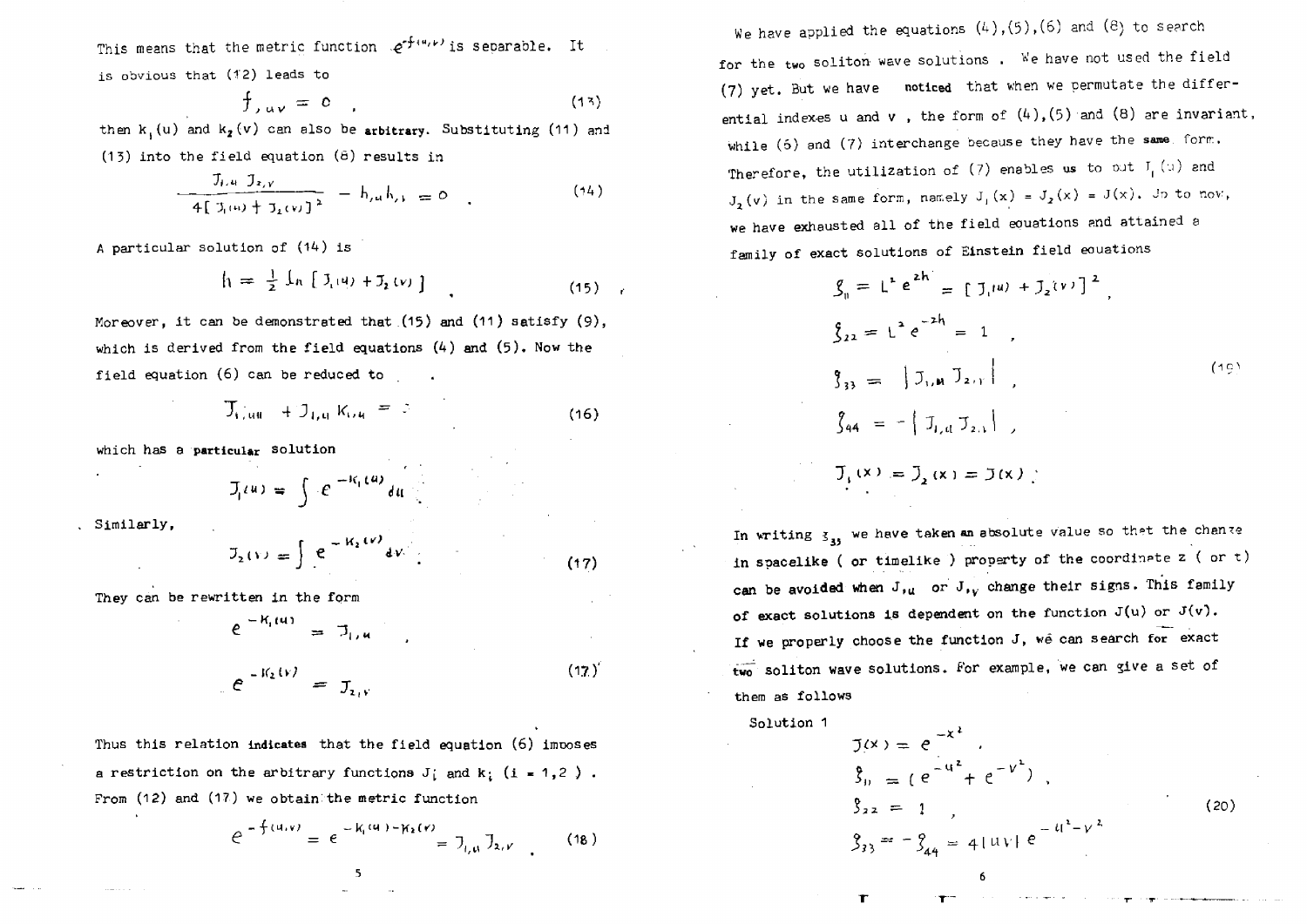Solution 2

$$
J(x) = \{t | x \}
$$
  
\n
$$
\int_{a}^{b} = \left[ \{t | a + t | t | x \} \right]^{a},
$$
  
\n
$$
\int_{2}^{b} = 1,
$$
  
\n
$$
\int_{3}^{b} = -\int_{4}^{b} = sech^{2} u sech^{2} v.
$$
\n(21)

Solution 3

$$
J(x) = sech^{2}x
$$
  
\n
$$
\int_{0}^{a} = (sech^{2}u + sech^{2})^{2}
$$
  
\n
$$
\int_{2a}^{a} = 1
$$
 (22)  
\n
$$
\int_{33}^{a} = -\int_{44}^{a} = 4 \left| \int_{0}^{a} du \int_{0}^{b} sech^{2}u \int_{0}^{b}dv \right|
$$

Solution 4

$$
J(x) = \frac{1}{2} e^{x^2},
$$
  
\n
$$
S_n = (\frac{1}{2} e^{u^2} + \frac{1}{2} e^{v^2})^2,
$$
  
\n
$$
S_{22} = 1,
$$
  
\n
$$
S_{33} = -S_{44} = \frac{410v!}{(e^{u^2} + e^{-u^2})(e^{v^2} + e^{-v^2})}
$$
\n(23)

From figures 1 and 2 it can be seen that the set of the exact solutions describe two soliton waves which propagate in opposite directions and collide with each other, and the shapes of the two soliton waves are recovered after the collision. In figures

1 and ? , we only show solutions 1 and 2. The situation of solutions . 3 and 4 is similar to that of solutions 1 and 2 shown in the figures.

## 3. The relation to other two soliton. solutions

In this section, we discuss the relation between our family of exact solutions and other two soliton waves solutions. Acoording to (10) we can also take  $J^2(u,v)$  as

$$
\mathcal{L}^{\prime} = \mathfrak{I}_{1}(\mathfrak{u}) - \mathfrak{I}_{2}(\mathfrak{t}) \tag{24}
$$

But  $f(u,v)$  is still expressed by  $(12)$ . (8) can be reduced to

$$
\frac{D_{1,4} T_{2,3}}{4 (D_1 - D_2)^2} + h_{1,4} h_{1,3} = 0
$$
 (25)

(25) can be solved , a particular solution *is*

$$
h = \frac{1}{2} L_0 \frac{J_1^{V_2} + J_2^{V_2}}{J_1^{V_2} - J_2^{V_2}}
$$
 (26)

It is easy to show that  $(24)$  and  $(26)$  satisfy  $(9)$ . Besides, from  $(6)$ , $(24)$  and  $(26)$  we can obtain

$$
\frac{J_{1,1}u}{\pi J_1^{V_2}} - \frac{1}{4} \frac{(\frac{J_{1,1}}{J_1^{3/2}})^2}{\pi J_1^{3/2}} + \frac{K_{1,1} J_{1,1}}{\pi J_1^{3/2}} = 0
$$
 (27)

**If we set Q<sub>i</sub>**(**u**) =  $J_i^2(u)$ , then (27) become

$$
\mathbb{Q}_{1, \mu\mu} + K_{i, \mu} \mathbb{Q}_{1, \mu} = 0 \tag{28}
$$

Solving this equation gives

$$
Q_{\epsilon}(u) = \int e^{-K_{\epsilon}(u)} du
$$

Similarly

$$
Q_2(v) = J_2^{V_2}(v) = \int e^{-K_1(v)} \, dv
$$

8

 $\overline{I}$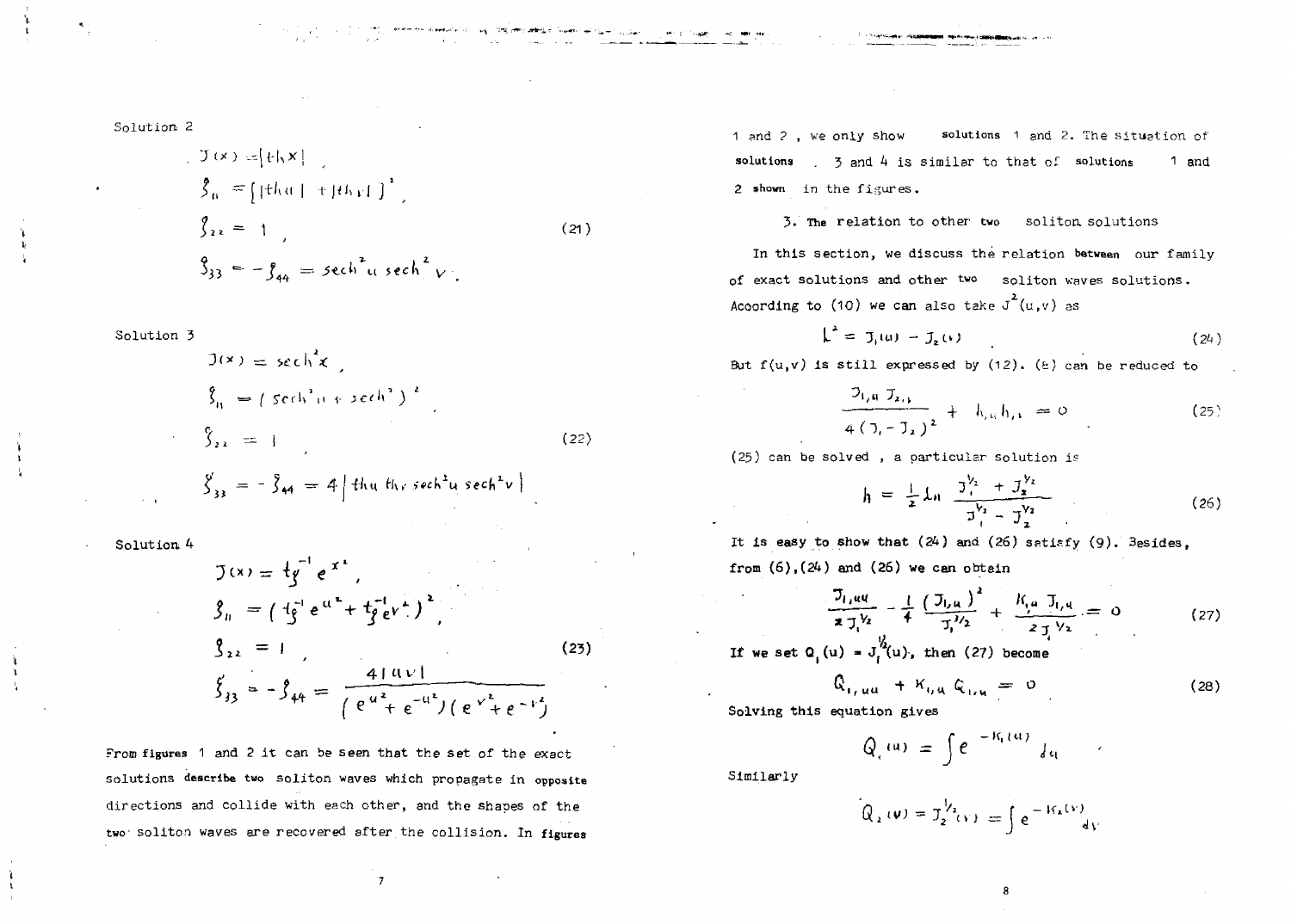Ve can turn them into

 $e^{-K_i(u)} = \mathbb{Q}_{i_1, u_1}$ ,  $e^{-K_i(v)} = \mathbb{Q}_{i_2, v_2}$  (29)  $N_{\rm O\!P}$  reasons- given previously, we can put  ${\rm J}_1^{\phantom{\dagger}}(u)$  and  ${\rm J}_2^{\phantom{\dagger}}(v)$  in the

same form, namely

 $J_1(x) = J_2(x) = J(x)$ 

then

 $\mathbb{Q}_{2}(x) = \mathbb{Q}_{2}(x) = \mathbb{Q}(x)$ ,

Conseauently, we obtain a. family of solutions which depend on the

function Q(x).

$$
\mathcal{E}_n = L^2 e^{-2h} = (J_i - J_2) \frac{J_1^{V_2} + J_2^{V_2}}{J_1^{V_2} - J_{12}^{V_2}}
$$
  
\n
$$
= (J_1^{V_2} + J_2^{V_2})^2 = (Q_1 + Q_2)^2
$$
  
\n
$$
\mathcal{E}_{22} = L^2 e^{-2h} = (Q_1 - Q_2)^2
$$
  
\n
$$
\mathcal{E}_{33} = -\mathcal{E}_{44} = Q_{1,11} (Q_{2,11})
$$
  
\n
$$
Q_1(x) = Q_2(x) = Q(x).
$$
 (30)

If we choose<br>  $Q(u) = 2 \frac{1}{3} \epsilon^{d} + c_{u}$ ,  $Q(v) = 2 \frac{1}{3} \epsilon^{d} + c_{12}$ *then* we get a solution

$$
\begin{aligned}\n\mathcal{G}_0 &= \left(2^{\frac{1}{2}} \zeta^0 e^{u} + 2^{\frac{1}{2}} \zeta^0 e^{v} + C_1\right)^2, \\
\mathcal{G}_{22} &= \left(2^{\frac{1}{2}} \zeta^0 e^{u} - 2^{\frac{1}{2}} \zeta^0 e^{v} + C_2\right)^2, \\
\end{aligned}
$$

$$
\beta_{j3} = -\beta_{44} = \text{sechu sech} \qquad ;
$$

where c<sub>n</sub>,c<sub>1</sub>,c<sub>1</sub> and c<sub>2</sub> are arbitrary reel numbers, and c<sub>1</sub> = c<sub>n</sub> + c<sub>1</sub> end  $c_ = c_ - c_ -$ . This is the solution 1 in Ref. [11]. The other four sotions in Ref.[11], can also be derived provided we properly choose function  $Q(x)$ . Therefore, the family (30) contains the set of

9

two soliton wave solutions given in Ref. [11] .

## *h.* The generated solutions

In this section, we take the family of solutions (19) as seed solutions to construct generated solutions of two soliton waves. According to Belinsky-Zakharov generation technique<sup> $[6]$ </sup>, the general expressions for one pole solution are

$$
\hat{S} = (1 - \frac{\mu^2 - d^2}{\mu^2} P) \hat{S}, \qquad (52)
$$

$$
\mathcal{S}_{\rho n} = \left( \frac{\mu}{\alpha} \mathbf{I} - \frac{\mu^2 - \alpha^2}{\alpha \mu} \mathbf{P} \right) \mathcal{S}_{n} \tag{35}
$$

$$
f_{ph} = \frac{c}{\sqrt{\alpha}} \frac{G_{ph}^2}{(\alpha^2 - \alpha^2)} f_{\alpha}
$$
 (34)

In the above, end hereafter, we use the notations adooted in Ref. [6]. To write the generated solutions, we give the needed entries relative to the seed solutions

$$
\alpha = J(u) + J(v) \quad , \quad \beta = J(u) - J(v) \tag{35}
$$

$$
J_{\bullet} = \begin{bmatrix} 0 & 0 \\ 0 & 1 \end{bmatrix} \qquad J_{\bullet} = \begin{bmatrix} d_{\mu} d_{\nu} \end{bmatrix}, \qquad (36)
$$

$$
Q = \frac{m_{\theta 1} \alpha^2}{4 \pi^2 \omega^2} + m_{\theta 2}^2 \tag{37}
$$

$$
\rho = \frac{1}{\mathcal{Q}} \left( \frac{\frac{n_a^2 \alpha^2}{4\mu^2 \omega^2} - \frac{m_a m_{oz} \alpha^2}{2 \mu^2 \omega}}{\frac{m_{a1} m_{oz}}{2 \mu \omega}} \right) \qquad (38)
$$

Inserting  $(35)$  and  $(36)$  in  $(32)$ ,  $(33)$  and  $(34)$ , we can construct a new family of the generated solutions

$$
\mathcal{S}_\mu = \mu \alpha - \frac{\mu^2 \alpha^2}{\alpha \mu \alpha} \cdot \frac{m_{\mu}^2 \alpha^4}{4 \mu^2 \omega^2} \tag{39}
$$



 $\mathbf{r}$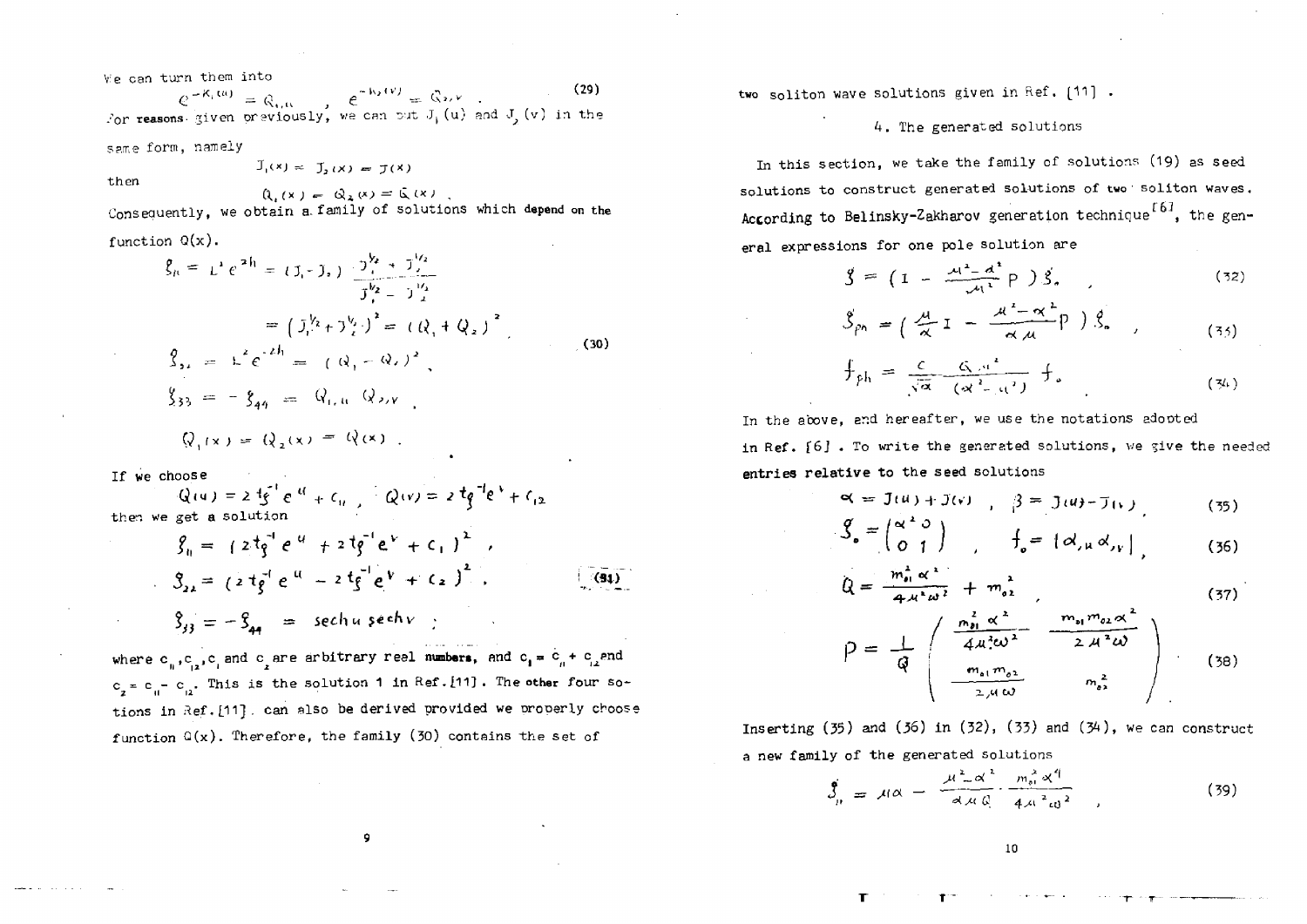$$
\beta_{22} = \frac{\mu}{\alpha} - \frac{\mu^2 - {\alpha'}^2}{\alpha \mu G} m_{\rho_1}^2
$$
 (40)

$$
\bar{S}_{12} = -\frac{\mu^2 - \alpha^2}{\alpha \mu Q} \cdot \frac{m_{e1} m_{e2} \alpha^2}{2 \pi \omega} \qquad (41)
$$

$$
f = \left| \frac{c \mu^* G}{(\mu^2 - \mu^*) \sqrt{\alpha}} \right| \qquad (42)
$$

The generated solutions are nondiagonal, but still depend on the function  $J(u)$  via  $\alpha$ . When  $J(u)$  takes the forms in (20),  $(21)$ ,  $(22)$  and  $(23)$ , the new family of solutions leads to a new set of two soliton wave solutions. Their detailed expressions are quite complicated, and we will not write them here. Figures 3 and 4 show that the solutions generated from solutions 1 and 2 describe two! soliton waves which have the behavior similar to that of their seed solutions.although they are rather complex.

#### 5. Discussion of the singularities

This section is devoted to the discussion of both sets of exact solutions and sets of generated solutions.

We first study the family of solutions (19). From (19) one can see that when  $L^2 = 0$  the metric will be morbid, and singularity probably occurs in the  $\Gamma_{\text{gr}}^d$ . It can be pointed out that at  $\omega$  \*v ,  $g_{\mu}$  and  $g_{\mu}$  for solutions 1 and 3 and  $g_{\mu}$  for solutions 2 and 4 are zero; at  $u = 0 = v$  ,  $g_{01}$  for solutions 1, 3 a 4 and  $g_{11}$  for solution 2 are equal to zero. For solution family (19), the nonvanishing components of  $\Gamma_{\alpha\gamma}^{\alpha}$  are

$$
\Gamma_{13}^{+} = \frac{J_{.u}}{L^{2}} , \qquad \Gamma_{14}^{+} = \frac{J_{.v}}{L^{2}} ,
$$

$$
\Gamma_{14}^{3} = \frac{-L^{2}}{2 J_{.u}} , \qquad \Gamma_{11}^{4} = \frac{-L^{2}}{2 J_{.v}} ,
$$

$$
\Gamma_{33}^{3} = \frac{J_{.uu}}{J_{.u}} , \qquad \Gamma_{44}^{4} = \frac{J_{.vv}}{J_{.v}} .
$$

The calculations indicate that all of the set of the exact solutions have singular components of  $f_{\beta}^{\alpha}$ . These singular components will cause incompleteness of some geodesies for the set of' two soliton wave solutions  $(20), (21), (22)$  and $(23)$ . Equation of geodesic deviation indicate that Kienenn tensor .represents' gravitional field. We should further study the singularity of Riemann tensor for the solution set. The analysis shows that at  $u = 0 = r$  $u = \omega = v$ ,  $R^{\mu}$ <sub>pa</sub> has singular components, for example, at u=  $\omega$  =*y*  $R$   $_{3/4}$  of solutions 1 and 3,  $R$   $_{13/}$  of solution 2 and  $R$   $_{14/}$  of solution 4 are divergent; at u =0 = v ,  $R^3_{131}$  of solutions 1 and 2 ,  $R^{+}$ <sub>414</sub> of solution 3 and  $R^{+}$ <sub>141</sub> of solution 4 are infinitive. Therefore, the set of two soliton solutions  $(20)$ , $(21)$ , $(22)$  and  $(23)$ are regular, except at  $u = 0 = v$  and  $u = \infty = v$ .

Now we turn to discussion of singularities for set of generated solutions. From  $(39)$ ,  $(40)$ ,  $(41)$  and  $(42)$  we can show that at the points where  $J(u) = J(v)$  and  $\alpha = \beta$ , the morbid  $g_{ij}$  and  $g_{ij}$  equal to zero;  $g_{\mu\nu}$  and f are divergent. Consequently we have the following results: at  $u = \infty = v$ , solution 1 and 3 have vanishing  $g_{12}$  and f and singular  $s_{1}$  and  $s_{2}$ , ; at u = 0 = v , solution 2 has infinitive  $g_{13}$  and f, while  $g_{11}$  and  $g_{22}$  are zero. It can be expected that these generated solutions will be singular at  $u = o = v$  and  $u = \infty = v$ .

**l l 12**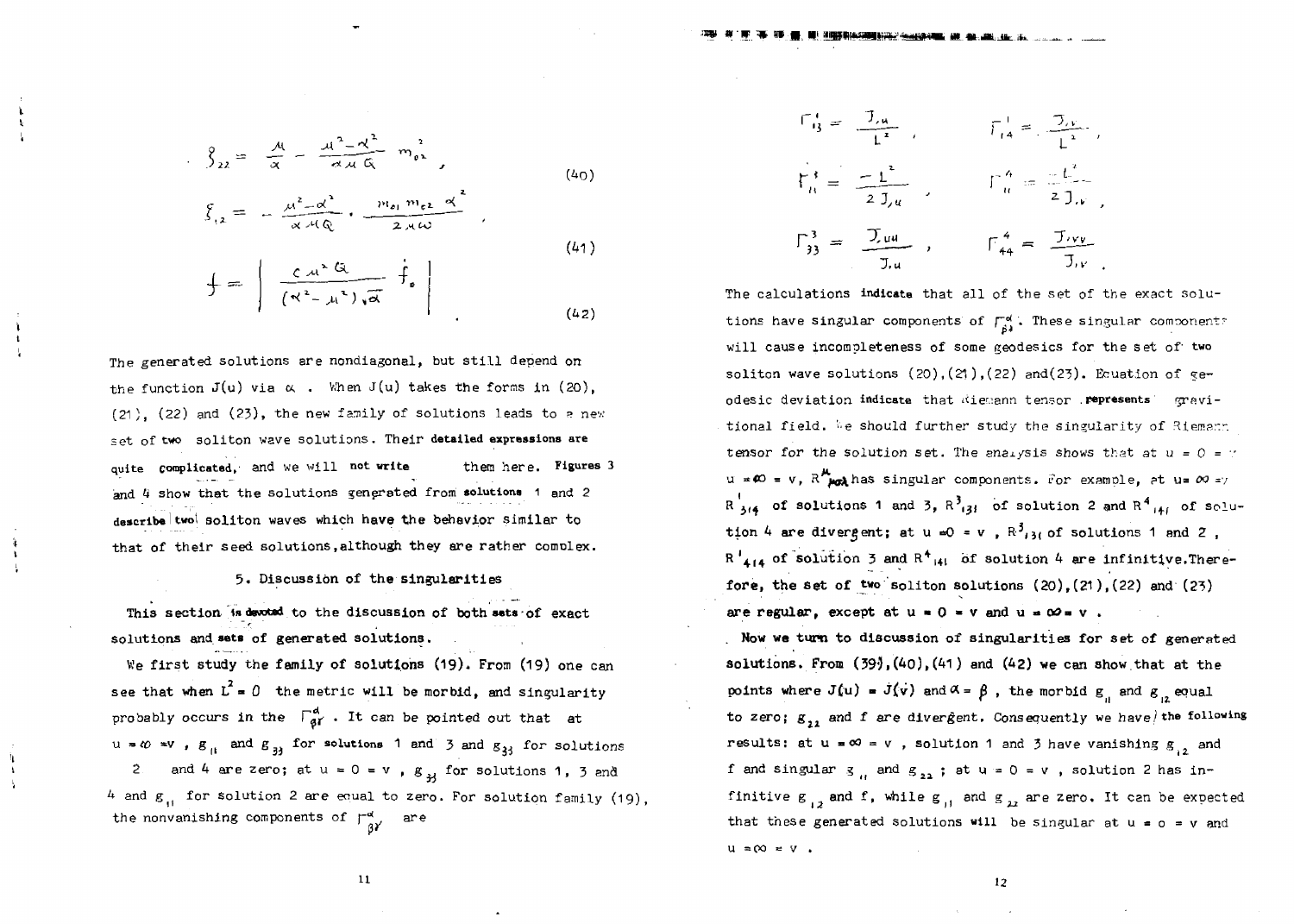#### **ACKNOWLEDGMENTS**

One of the authors (Y.-T.W.) would like to thank Professor Abdus Salam, the International Atomic Energy Agency and UNESCO for hospitality at the International Centre for Theoretical Physics, Trieste.

#### References

- 1. A. Einstein, Sitzber. Preuss. Akad. Wiss. (1916), 688; (1918), 154.
- 2. A. Einstein, N. Rosen, J. Franklin Inst. 223(1937), 43.
- 3. N.Rosen, Physik Z. Sowjetunion, 12(1937), 366.
- 4. H. Bondi, F.A.E.Parani, I.Robinson, Proc.Roy.Soc. (London) A251 (1959), 519.
- 5. A.Peres, Phys. Rev. Lett. 3(1959), 571.
- 6. V.A.Belinsky, V.E.Zakharov, Zh.Eksp.Teor.Fiz, 75(1978), 1953.

7. V.A. Belinsky, V.E. Zakharov, Zh. Eksp. Teor. Fiz. 77(1979), 3. 8. V.A.Belinsky, D.Fargion, Nuovo Cimento, B59(1980), 143.

- 9. J. Ibanez, E. Verdaguer, Phys. Rev. Lett. 51 (1983), 1313.
- 10. J. Ibanez, E.Verdaguer, Phys. Rev. D31 (1985), 251.
- 11. F.Tao. 3. Li, Acta Physica Sinica, 38(1989), 753.





Figure 1. The two soliton wave solution 1 in u-v plane. The region is  $-5 \le u \le 6$ ,  $-6 \le v \le 6$ .





Figure 2. The two soliton wave solution 2 in u-v plane. The region is  $-6 \le u \le 6$ ,  $-6 \le v \le 6$ .

 $14$ 

13